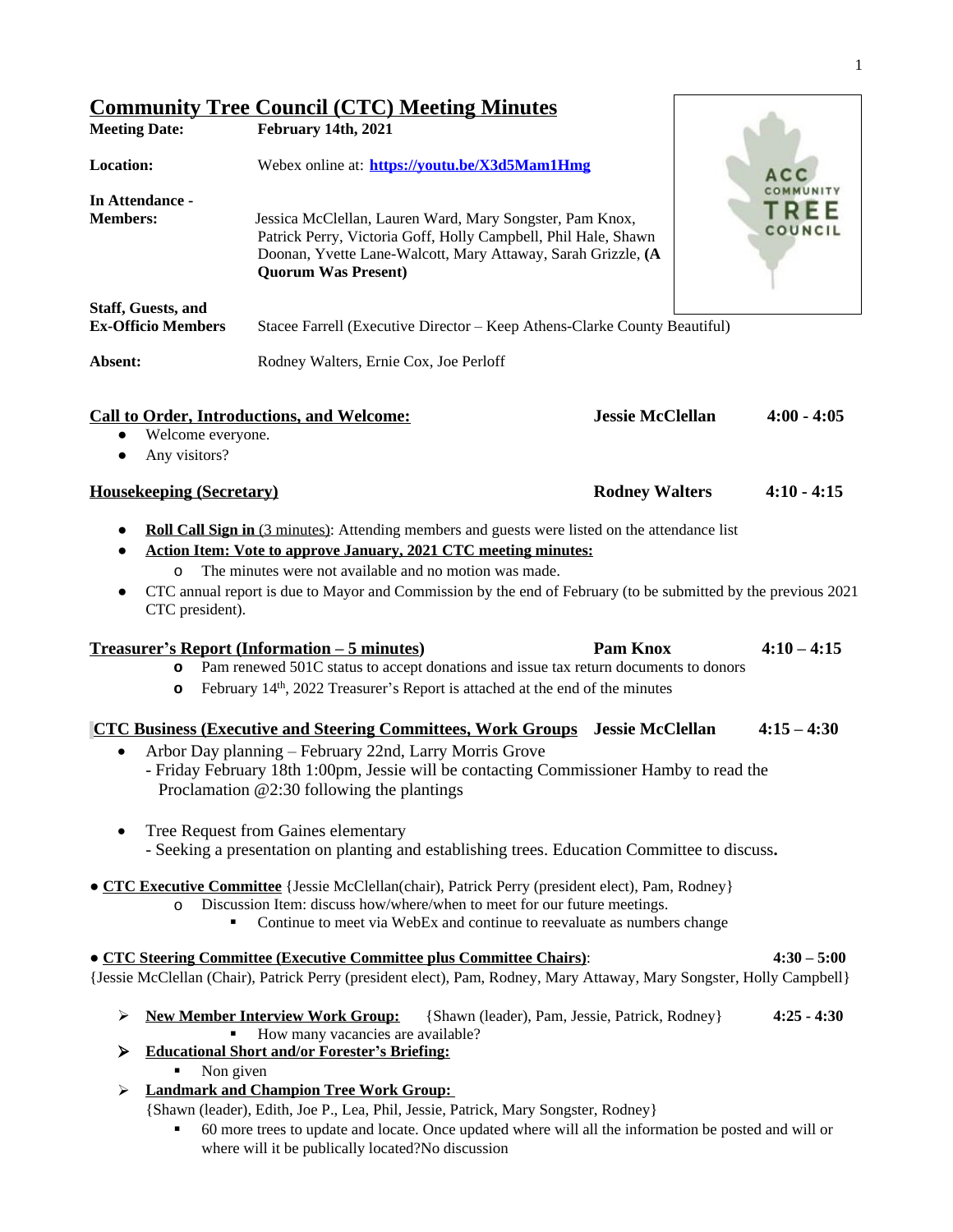| ➤ | <b>CTC Trees for Tomorrow Work Group:</b>                                                                             |               |
|---|-----------------------------------------------------------------------------------------------------------------------|---------------|
|   | {Phil (Leader), Mary Attaway, Joe P., Rodney, Pam, Shawn}                                                             |               |
|   | No discussion<br>٠                                                                                                    |               |
| ➤ | <b>Grants Work Group and Fundraising:</b>                                                                             | $4:50 - 5:00$ |
|   | planning a meeting with Stacee Farrell to discuss opportunities and best grants to seek                               |               |
| ➤ | <b>Larry Morris Memorial Planting Work Group:</b>                                                                     | $5:05 - 5:10$ |
|   | {Shawn (Leader), Jessie, Joe P, Lea, Phil, Patrick}                                                                   |               |
|   | Still working on the project                                                                                          |               |
| ➤ | <b>Martin Luther King Day Planning</b>                                                                                |               |
|   | In the future: call for projects (get on the list by November or October) to be officially involved with<br>$\bullet$ |               |
|   | <b>MLK Day</b>                                                                                                        |               |
| ⋗ | <b>Arbor Day Celebration Planning</b>                                                                                 |               |
|   | Stacee has free trees (100 seedlings – dogwoods and red oak)<br>$\bullet$                                             |               |
|   | Location Options (investigate options and coordinate with Tree for Tomorrow Work Group)<br>$\bullet$                  |               |
|   | - Firefly Trail, Greenway Trail, or Kingswood Trail                                                                   |               |
|   | • CTC Committee Reports (Information and Discussion):<br><b>Jessie McClellan</b>                                      | $5:05 - 5:25$ |
|   | $\triangleright$ <b>Dramations Committee Mory Attowey (Chair)</b> Lowen, Sarah, Log Darloff Toril                     |               |

- **<u>Committee {</u>Mary Attaway (Chair), Lauren, Sarah, Joe Perloff, Tori}** 
	- Social Media-goal to have at least 2 postings per month with informative updates on public forums. Ideas include: membership bio's, Answer questions from citizens most commonly what do we do. Please share CTC events, pictures and info on your personal social media pages helping spread the word.
	- Newsletter- based upon email addresses gathered Sandy Creek information collection. Start with 2 letters the first year. Content to include:
		- Past events, future events, Notes from each subcommittees meetings?
		- provide monthly meeting YouTube link?
	- Phil suggested and all agreed the newsletter could be a great opportunity for recruiting new members.
	- Name tags. Cost of \$12.00 each from Athens Trophy. Jeanne will contact Mary with cost from LMD vendor.
- **CTC Policy Committee:{**Mary Songster (Chair), Jessie McClellan, Rodney Walters, Patrick Perry, Lauren Ward}
	- Advisory letter was sent to Planning Department last fall, a meeting is being scheduled to meet and further discuss with Bruce Leonne. The ultimate goal is to establish a never ending communication with the department and keep abreast observations and known issues.
	- High Concern with mass grading for subdivision's… Should we concentrate on public locations avoiding private properties?
- **Education committee:** {Holly Campbell (Chair), Stacee Farrell, Shawn Doonan, Sarah Grizzle}
	- 2023 Projected activities-
		- Quarterly shorts on specialized topics
		- showcase CTC work already completed, school orchards demonstrating the benefits and values of each project. Reach out to prior members to share experiences and how being a member impacted their lives.
		- Tree ID walk this fall if not spring.
		- Future ideas
			- Cine screening featuring a tree influenced documentary and in addition to the film feature various CTC members speaking on relating or educational topics.
			- Reestablish relationships and contacts with school systems working with students, Arbor Day projects, tree planting….
			- Summit topics reaching out to educate and meeting community tree care needs.
			- Reach out to other environmental groups to partner in festivals or events.

**Parking Lot Items: 5:25 - 5:29**

## **Meeting Wrap up – (1 minute) Presiding Chair 5:29 - 5:30**

\* *A motion was made, seconded, and approved by unanimous vote to adjourn the meeting*